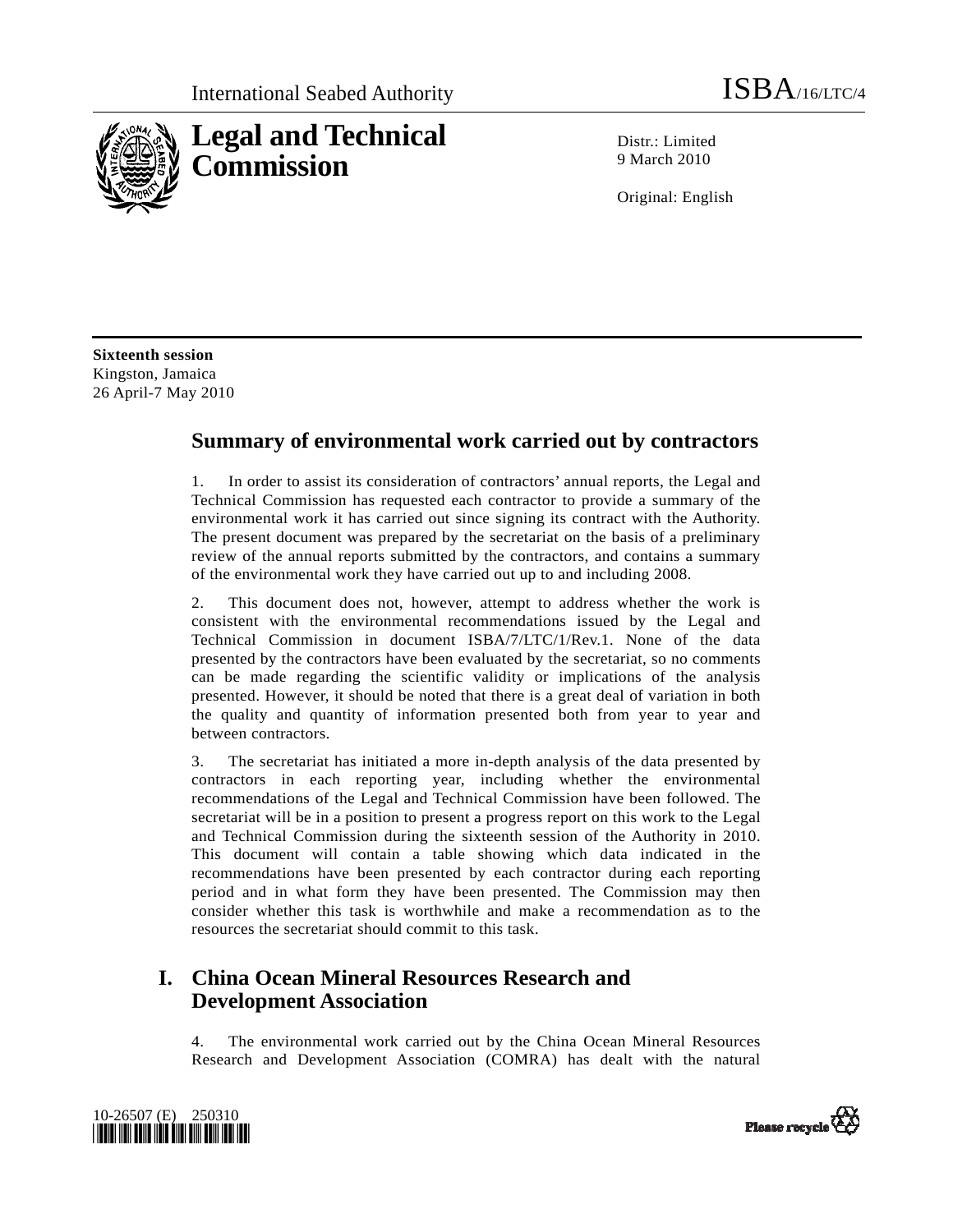variability of the environment. The project is referred to as "natural variability of baseline". As part of this study COMRA has carried out five research cruises to its claim area to collect environmental data. The data collected include physical, chemical, biological (including molecular biology), geological and meteorological parameters. Details were provided on the techniques used and descriptive analysis was supplemented with summary graphs and maps of sample locations. COMRA analysed temporal and spatial variation in the parameters measured.

5. In 2001, COMRA carried out environmental impact studies of the pre-pilot equipment test. This study involved a test of a mining system in a shallow lake using artificial nodules. A summary of the procedures followed and the results obtained was presented. The report states that there was only a small impact on the environment, but this may be a result of the coarser sediment in the lake compared to that in the deep sea creating less of a plume, and any disturbed sediments rapidly settling out of the water column. The report suggests that the limited impact may also be a result of the small scale and short duration of the test.

6. COMRA annual reports state that \$2.1 million has been spent specifically on the natural variability of baseline programme. In addition, \$2.1 million has been spent on "investigations at sea" and "resource evaluation and environmental impact". COMRA has spent \$3.2 million on other activities that may be related to environmental investigations, including sample storage and upgrading of databases.

### **II. Deep Ocean Resources Development Co. Ltd.**

7. Every annual report of the Deep Ocean Resources Development Company (Japan) states that environmental work will not be carried out until the next phase of work, when the mining of polymetallic nodules has been shown to be commercially viable. However, the earliest report does contain a brief description of meteorological conditions, although it is not stated when the information was collected.

### **III. Federal Institute for Geosciences and Natural Resources**

8. The Federal Institute for Geosciences and Natural Resources of the Federal Republic of Germany signed its contract in 2006. While its annual reports state that no environmental work has been carried out, they also note that there has been preparation for research cruises to study, inter alia, the biodiversity of the claim area. Research cruises have cost a total of €2.3 million but have been classified in the budget under "exploration activity".

## **IV. Government of India**

9. The Government of India has grouped its environmental work under the heading "Indian deep-sea environment experiment". This project involves three phases. Phase 1, the collection of pre-disturbance baseline data, was carried out in 1996 and 1997. Phase 2, the disturbance phase, was carried out in 1997. Since signing its contract with the Authority in 2002, the Government of India has concentrated on phase 3 of the programme, which is concerned with monitoring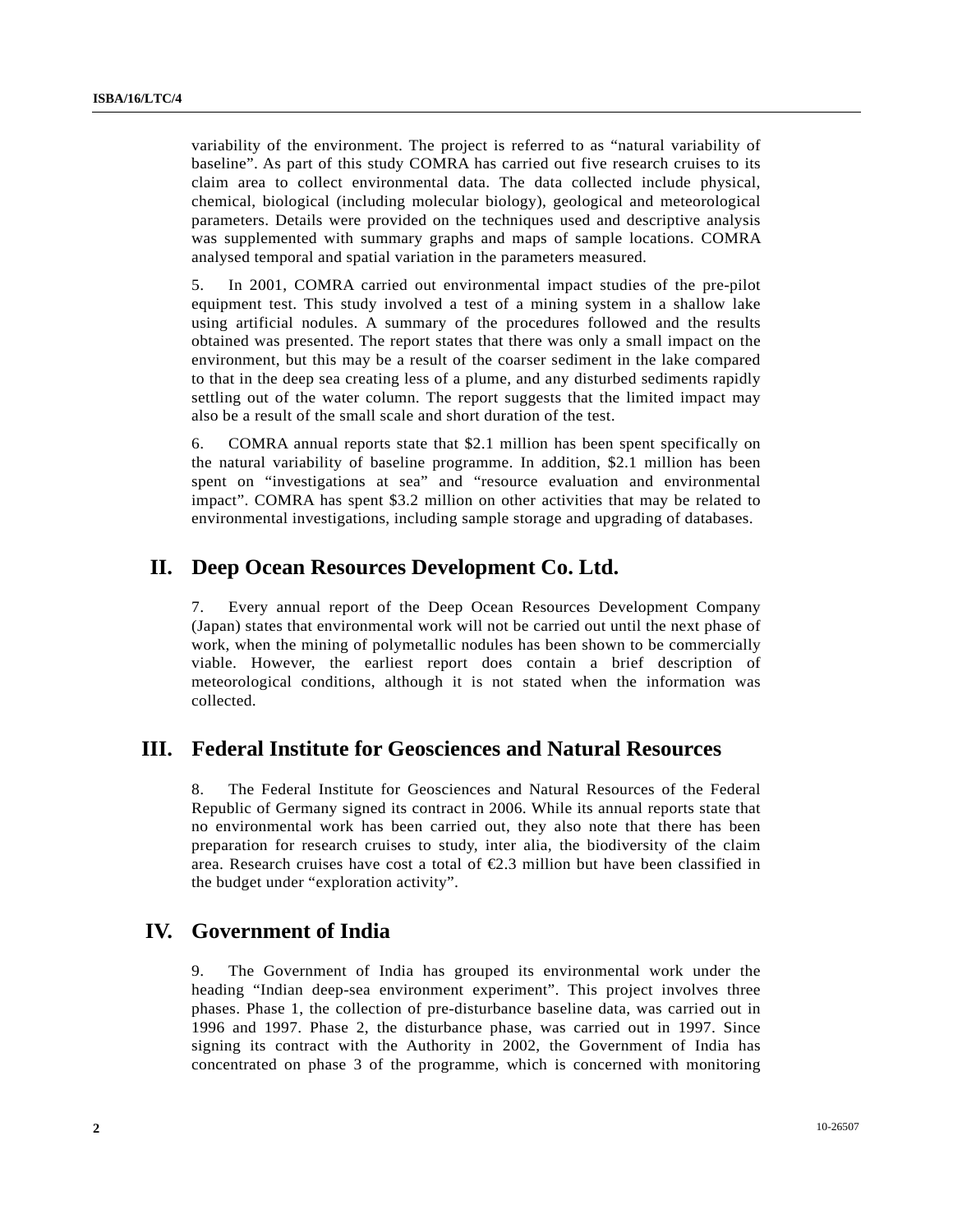recolonization after the disturbance. In addition, the contractor has noted that the study area accounts for less than 0.5 per cent of the total area likely to be retained for mining, and that it is not appropriate to extrapolate the results from a small study area to the larger region. It has, therefore, also been addressing natural variability on spatial scales and creating an environmental database of the Central Indian Ocean Basin.

10. Four research cruises related to environmental work have been carried out since 2002. During these, samples have been obtained to evaluate geochemical and biological parameters including seasonal variability, and plume characteristics, which have been modelled. The methods used are detailed in each of the annual reports along with some of the sampling locations. Results have generally been expressed descriptively, unaccompanied by raw data or graphical or statistical analysis. According to the reports, the results suggest that the environment is recovering from the disturbance in 1997, but the restoration is incomplete. The contractor notes that the physical environment is recovering more rapidly than the biological communities within the same areas.

11. According to the annual reports for 2002 to 2006, a total of \$119.7 million was spent, but the budget was not divided into headings to determine how much of this was related to environmental work. Since 2006, a total of \$6.6 million has been spent by the contractor on "environmental impact assessment".

#### **V. Institut français de recherche pour l'exploitation de la mer**

12. The only environmental work carried out by the Institut français de recherche pour l'exploitation de la mer (IFREMER) since entering into contract with the Authority was the 2004 Nodinaut research cruise. The aims of the cruise were to establish baseline conditions in the contract area and to examine the recovery of benthic communities after disturbance. Samples were collected to compare the communities found in different nodule provinces and also to monitor the recovery of a mining track created in 1978. The results showed that the track was still clearly visible 26 years after it was created, but the biological communities within the track were indistinguishable from those adjacent to the track. Data were collected on the structure of the benthic communities along with information on environmental factors (geological, physical and chemical). IFREMER has presented a mainly descriptive summary of the results. According to the contractor, the data have been included in its "Biocean" database (see www.ifremer.fr/biocean), which can be accessed through the Census of Marine Life. IFREMER also includes participation in conferences and workshops as a component of its environmental work.

13. Although a total of  $\epsilon$ 5.8 million has been spent by IFREMER, expenditure on environmental issues has not been identified, and the total includes a  $\epsilon$  million overhaul of the contractor's research submersible.

### **VI. Interoceanmetal Joint Organization**

14. The Interoceanmetal Joint Organization (IOM) carried out the disturbance phase of its benthic impact experiment in 1995 and commenced the monitoring phase in 1997. According to its 2001 annual report, IOM conducted its first research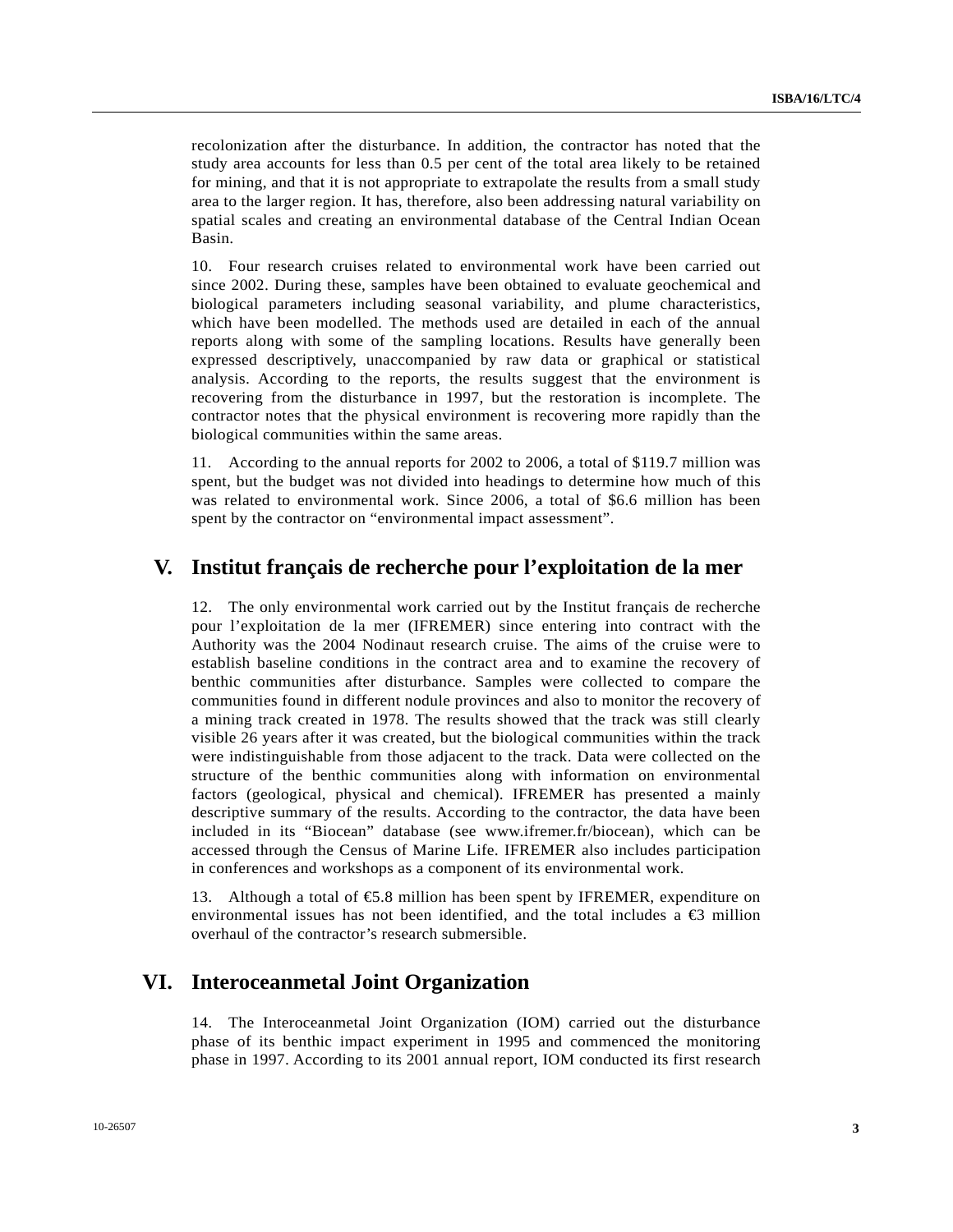cruise, a joint venture with Yuzhmorgeologyia, in 2000. IOM carried out another research cruise in 2004.

15. The contractor examined three zones situated within a square study area of approximately 1.5km x 1.5km: a control area outside the area of impact; an impacted area within the disturbed zone; and another area in the resedimentation area. Within each area, the contractor examined chemical and biological parameters of the water column and sediment and described the methodologies used. Data have been presented descriptively, supplemented by some tables and graphs. The majority of the environmental work carried out by IOM concerned the chemical and physical characteristics of the sediment and the annual reports included raw data on these parameters.

16. Biological investigations have been made primarily through the analysis of photographic images, including comparisons between megafaunal communities found in nodule-free and nodule-rich areas. IOM has also been collating existing data to create environmental databases but has not provided much detail on these.

17. According to its annual reports, IOM has spent \$638,344 on environmental investigations since 2001.

## **VII. Government of the Republic of Korea**

18. Since 2001, the Government of the Republic of Korea has carried out two research cruises to its contactor area each year. Of these, eight have specifically focused on environmental issues. During these cruises the contractor has measured the chemical, physical and biological characteristics of the water column, biological and sediment characteristics of the seabed and meteorological conditions. All reports contain information regarding the location of samples collected, the methods used and a description of the results obtained, along with graphical, and in some cases tabulated, data.

19. Of particular note is that the Government of the Republic of Korea, since receiving the request sent by the Secretary-General to all contractors, has been providing its biological data in the requested format to aid inclusion in an environmental database of the whole Clarion-Clipperton Fracture Zone that is being prepared by the secretariat. It is the only contractor providing the data in the specific format requested.

20. The environmental data collected have been used to address natural variability both in time and space. Any changes in the environment after mining activity will be compared to the natural variability, so that changes as a result of anthropogenic impact can be identified.

21. According to its annual reports, the Government of the Republic of Korea has since 2001 made expenditure on environmental investigations including "geological, geophysical and environmental study" and "sample analysis" amounting to \$15 million and \$8.9 million respectively.